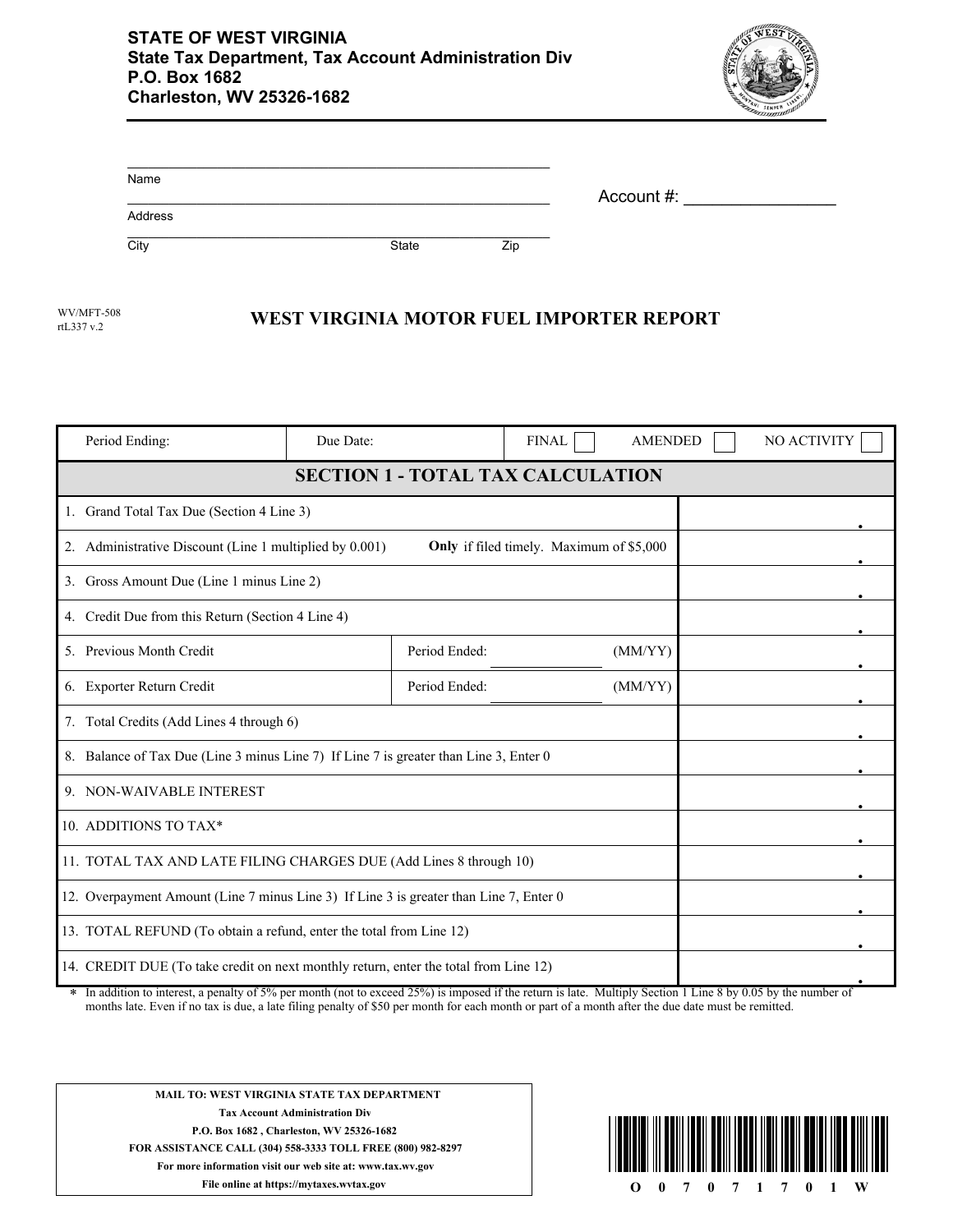**Account #: \_\_\_\_\_\_\_\_\_\_\_\_\_\_\_**

| <b>SECTION 2 - TAX DUE CALCULATION</b>                                                     |                                                                                             |             |                               |                               |  |
|--------------------------------------------------------------------------------------------|---------------------------------------------------------------------------------------------|-------------|-------------------------------|-------------------------------|--|
| <b>Report in whole gallons</b>                                                             | Gasoline                                                                                    | Gasohol     | <b>Undyed Diesel/Kerosene</b> | <b>Compressed Natural Gas</b> |  |
| <b>Total Unpaid Receipts</b><br>1.<br>(Schedule 2)                                         | $00\,$                                                                                      | $00\,$      | $\cdot$ 00                    | $00\,$                        |  |
| Diversions into WV<br>$\overline{2}$<br>(Schedule 11)                                      | 00                                                                                          | $00\,$      | $00\,$                        | $00\,$                        |  |
| <b>Total Taxable Gallons</b><br>3.<br>(Line 1 plus Line 2)                                 | 00                                                                                          | 00          | 00                            | $\cdot$ 00                    |  |
| 4. Tax Rate                                                                                | 0.3570                                                                                      | 0.3570      | 0.3570                        | 0.2490                        |  |
| Tax Due<br>5.<br>(Line 3 times Line 4)                                                     |                                                                                             |             |                               |                               |  |
| Report in whole gallons                                                                    | <b>Dyed Diesel/Kerosene</b>                                                                 | Propane/LPG | <b>Aviation Gas</b>           | LNG/Other                     |  |
| <b>Total Unpaid Receipts</b><br>6.<br>(Schedule 2)                                         | $\sim 00$                                                                                   | 00          | $00\,$                        | $\cdot$ 00                    |  |
|                                                                                            |                                                                                             |             | <b>Aviation Jet</b>           |                               |  |
|                                                                                            |                                                                                             |             | 00                            |                               |  |
|                                                                                            |                                                                                             |             | <b>Aviation Gas</b>           |                               |  |
| Diversions into WV                                                                         | 00                                                                                          | 00          | $00\,$                        | $00\,$                        |  |
|                                                                                            | <b>Aviation Jet</b><br>$00\,$<br>00<br>$00\,$<br>$00\,$<br>0.0720<br>0.1520<br>0.1520<br>00 |             |                               |                               |  |
| 7.<br>(Schedule 11)                                                                        |                                                                                             |             |                               |                               |  |
| <b>Total Taxable Gallons</b><br>8.<br>(Line 6 plus Line 7)                                 |                                                                                             |             |                               | 00                            |  |
| 9. Tax Rate                                                                                |                                                                                             |             |                               | *Enter tax rate               |  |
| Tax Due                                                                                    |                                                                                             |             |                               |                               |  |
| 10.<br>(Line 8 times Line 9)                                                               |                                                                                             |             |                               |                               |  |
| Exempt Fuel Sold or Used<br>11<br>for Taxable Purpose                                      |                                                                                             |             |                               |                               |  |
| 12. Flat Rate                                                                              |                                                                                             | 0.1500      |                               |                               |  |
| 13. Flat Rate Tax Due<br>(Line 11 times Line 12)                                           |                                                                                             |             |                               |                               |  |
| Tax Due<br>$14.$ (Line 10 plus Line 13)                                                    |                                                                                             |             |                               |                               |  |
| 15. Total Tax Due (Sum across all columns Line 5 and Line 14) Transfer to Section 4 Line 1 |                                                                                             |             |                               |                               |  |

**This report and all required schedules must be completed and filed by the due date regardless of activity.**

**\*Tax rate can be found at www.tax.wv.gov**